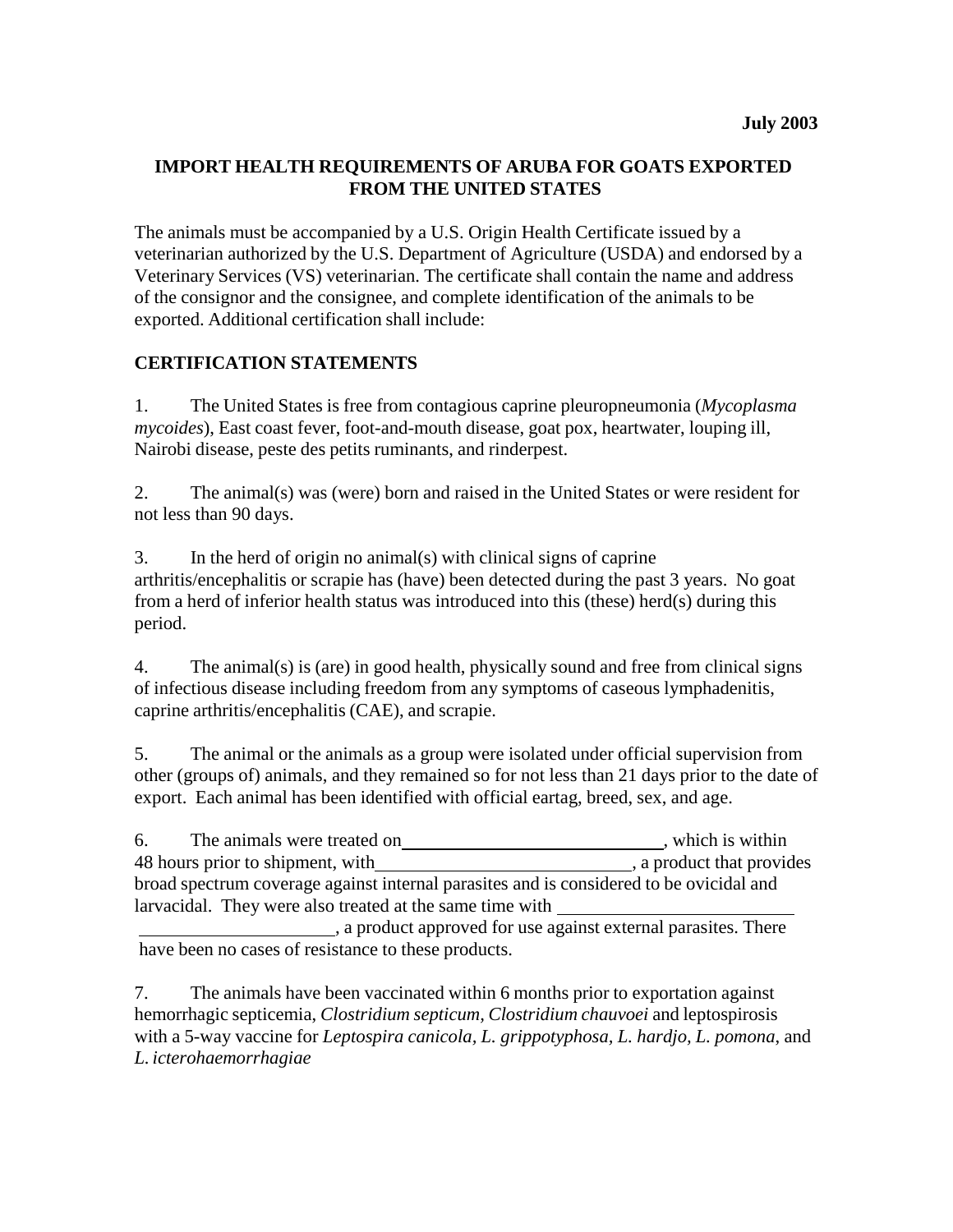# **TEST REQUIREMENTS**

All animals must be tested with negative results as prescribed below within 30 days prior to export. The same tests may be repeated in Aruba. All test results to qualify the animals must be included.

- 1. Tuberculosis: Intradermal caudal fold test using PPD tuberculin.
- 2. Brucellosis: Plate or tube agglutination test at a 1:50 dilution.

3. Bluetongue: One test AGID (Agar-gel immunodiffusion) test or ELISA. Animals that test positive may be further tested by either PCR or virus isolation conducted at the National Veterinary Services Laboratories. A negative PCR or virus isolation test will override a positive ELISA or AGID and animals will be released based on these negative results.

4. Caprine viral arthritis/encephalitis: AGID test or ELISA.

# **EMBARKATION STATEMENTS**

At the port of embarkation, a VS port veterinarian shall attach to the Origin Health Certificate and the original laboratory test results, the Certificate of Inspection of Export Animals (VS Form 17-37) showing:

- 1. The name and address of the consignor.
- 2. The name and address of the consignee.
- 3. The number, sex and types of animals to be shipped.

4. A statement that the animals have been given a careful veterinary inspection at the port of embarkation and were found free from evidence of communicable disease, tumors, fresh wounds or wounds in the process of healing, or ectoparasites within 24 hours of exportation.

#### **OTHER INFORMATION**

1. In order to import live animals into Aruba, the consignee must have the Health Certificate and/or related test results approved by the Director of the Veterinary Service of Aruba before the animals are shipped to Aruba.

2. The U.S. Origin Health Certificate is valid for 30 days from the date of issuance although this can be extended to 45 days if the animals have remained healthy and in isolation from other animals and the accredited veterinarian so certifies.